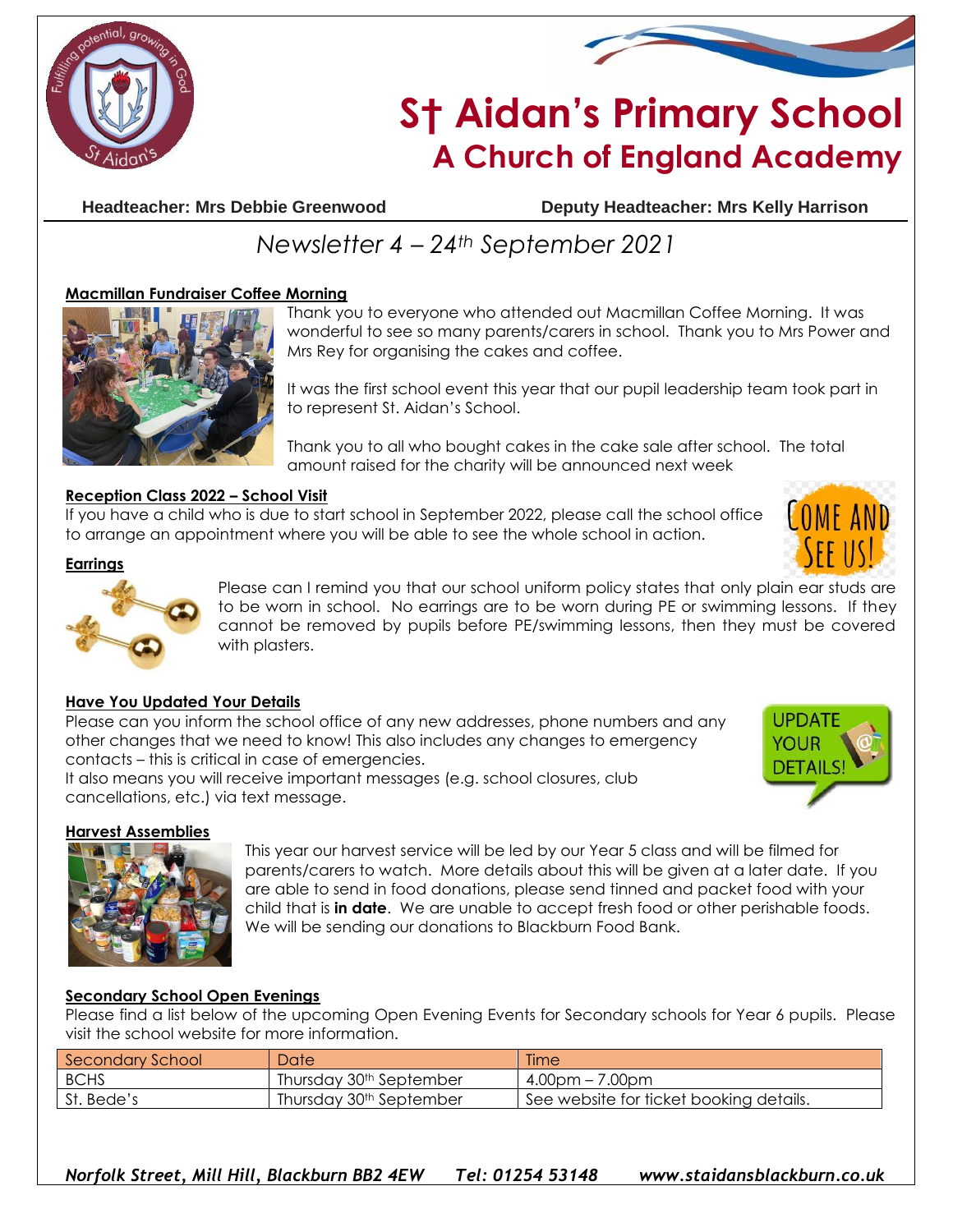#### **Children's University New Members**

Sara Burton from Blackburn Children's University came in and spoke to all pupils (except Reception class) earlier this week about Children's University. A letter was sent home regarding signing up if your child is not already a member. Please ensure you return the form by Tuesday 5<sup>th</sup> October if you want your child to join.



#### **Punctuality**



There have been a number children arriving after 8.50am and this affects pupil progress. Please ensure that your child(ren) arrive at 8.50am every morning to avoid disruptions to their lessons and the administrative running of the school. Children can come into class from 8.40am ready to start their school day. School is required by law to pass names of persistent absentees to the Local Authority who may issue a penalty notice.

#### **Parking on 'zigzags'**

We have noticed that some people are parking on the 'zigzags' outside school when picking up and dropping off children in the morning and evening. Please do not park on these 'zigzags' as it makes it very dangerous for children trying to cross the road. If you get dropped off or picked up by a taxi please remind the taxi driver that they are not allowed to park on the 'zigzags'. Thank you for your co-operation in this matter - the safety of our children is our top priority.

# · SCHOOL− KEEP ← CLEA

#### **Outward Bound Trip**

Pupils in Year Five and Six have been given a letter regarding an exciting residential trip taking place from  $7<sup>th</sup>$  March 2022 – 11<sup>th</sup> March 2022 to The Outward Bound Trust in Howtown. This trip has been heavily subsidised bringing the cost per pupil down from £400.00 to £150.00. There are **2 payment items** on ParentPay for this trip; £30.00 deposit (non-refundable) and the other Outward Bound payment item is for the rest of the fees



that will reduce each time a payment is made. **PLEASE NOTE THAT THERE ARE ONLY 4 SPACES LEFT** If you have put your child's name down for the residential please ensure that the deposit has been paid. Please ask at the school office if you require a barcode to pay at a PayPoint terminal.

#### **Pupil Absences**

If your child is unwell and will not be coming into school, you will need to contact the school office. **PLEASE DO NOT USE CLASS DOJO.** Please phone the school office on 01254 53148 and leave a message on the absence line.

#### **Labelling school uniform**

Can I please remind you to write your child's name in their school jumpers, tops, coats and in their PE kit. It is extremely important that this is done to avoid items of uniform going missing and items being returned to the correct child.

It is the responsibility of all junior pupils to look after their own uniform and belongings; **the school cannot be held responsible for missing items.** Please ensure that your child is aware of this to avoid any upset. Thank you for your support with this.

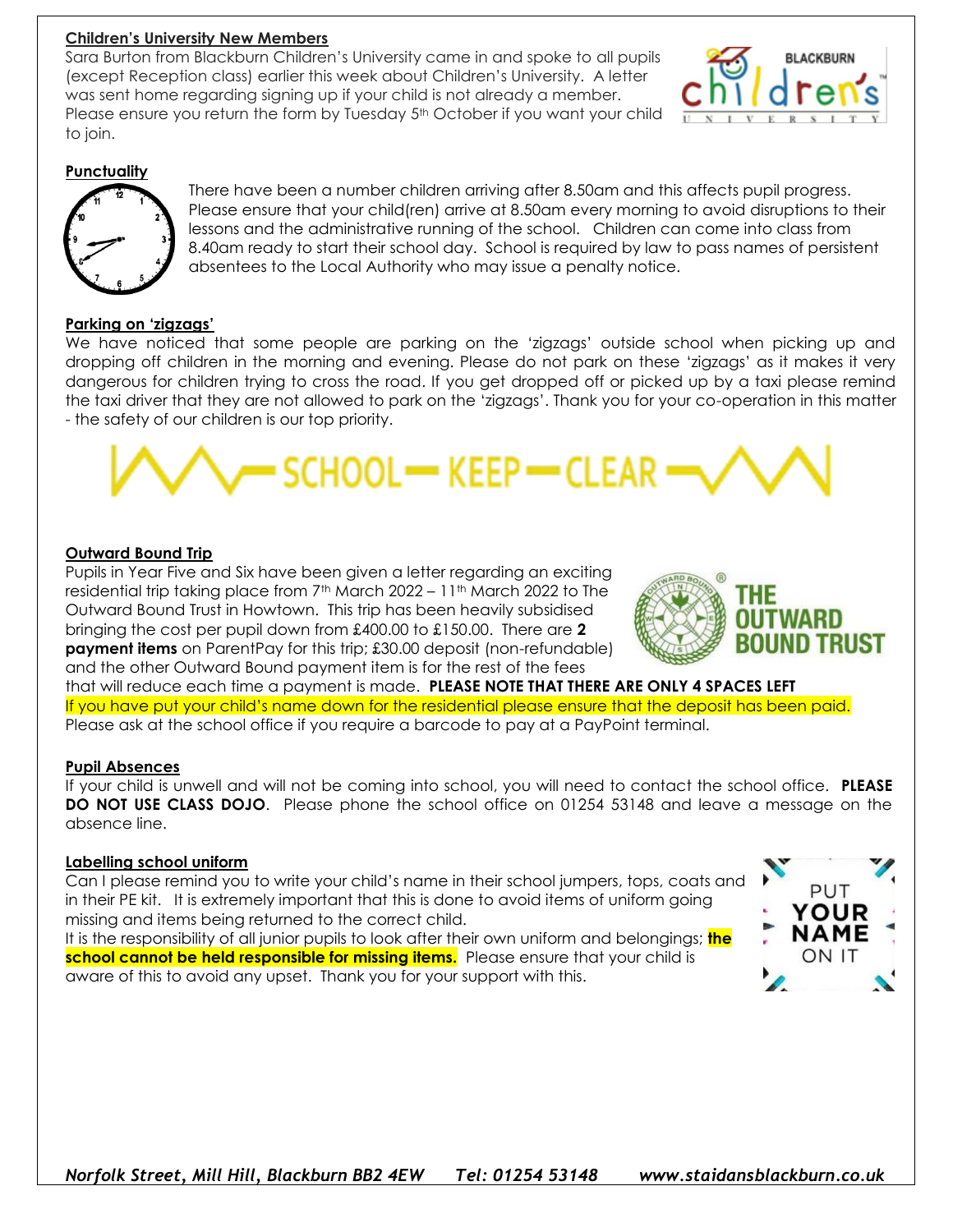#### **Admission to Reception Class & Secondary School 2022**



The online admission form for admission to Reception Class and Secondary schools in September 2022 is now accessible using the following link:-

<https://blackburn.gov.uk/SynergyWeb/Parents/appsummary.aspx>

If you have a child due to start primary school next September (born between 1st September 2017 and 31st August 2018), please ensure you complete the online

admission form. The closing dates are:-

#### **Secondary Schools - Sunday 31st October 2021 Primary School - Saturday 15th January 2022**

It is extremely important that these deadlines are met as it can affect your chance of being offered your first choice school.

**If you are applying for your child's secondary school place, please read your chosen school's admissions criteria carefully as last year we had some very disappointed pupils and parents who did not get accepted into their first choice of secondary school.**

If you do not have access to the internet please contact the school office to arrange an appointment to complete the application online.

#### **Easyfundraising – raise money for St. Aidan's Primary Academy**



Please help St. Aidan's School Fund WIN from a £5,000 prize fund **easyfundraising** the new #easyfundraising Refer to Win competition! We'll get a FREE entry when you sign up before the 1st October! It only takes a moment and it's completely free, so please get involved if you haven't already! Sign up

here: [https://www.easyfundraising.org.uk/causes/staidansschoolfund/?invite=002449&referral](https://www.easyfundraising.org.uk/causes/staidansschoolfund/?invite=002449&referral-campaign=c2s&utm_source=rtwsharebox)[campaign=c2s&utm\\_source=rtwsharebox](https://www.easyfundraising.org.uk/causes/staidansschoolfund/?invite=002449&referral-campaign=c2s&utm_source=rtwsharebox)

**Thank you to everyone who has used this service. We have raised £163.80 so far for school funds.**

| How easyfundraising works   |                                             |                      |  |  |
|-----------------------------|---------------------------------------------|----------------------|--|--|
| Step 1                      | Step 2                                      | Step 3               |  |  |
| Start at<br>easyfundraising | Click on the retailer<br>and shop as normal | Your cause gets paid |  |  |

#### **ALWAYS House Statistics**

ALWAYS following the school rights this week:

| --  | ∸   |             | ים וממותי<br>- 11<br>NDDLL |
|-----|-----|-------------|----------------------------|
| 98% | 98% | ∩∩ത<br>UU70 | 98%                        |

#### **Dates for the Diary**

Harvest Service – to be filmed for parents/carers Thursday 7<sup>th</sup> October School Photographs – Individual and Family Monday 11<sup>th</sup> October

#### **INSET DAY – School closed to pupils Friday 22nd October**

#### **INSET DAY – School closed to pupils Monday 1st November**

Secondary school application deadline date Sunday 31st October Parents' Evening (more information to follow) Monday 22<sup>nd</sup> November Primary school application deadline date Saturday 15<sup>th</sup> January

**HALF TERM Monday 25th October (1 week)**